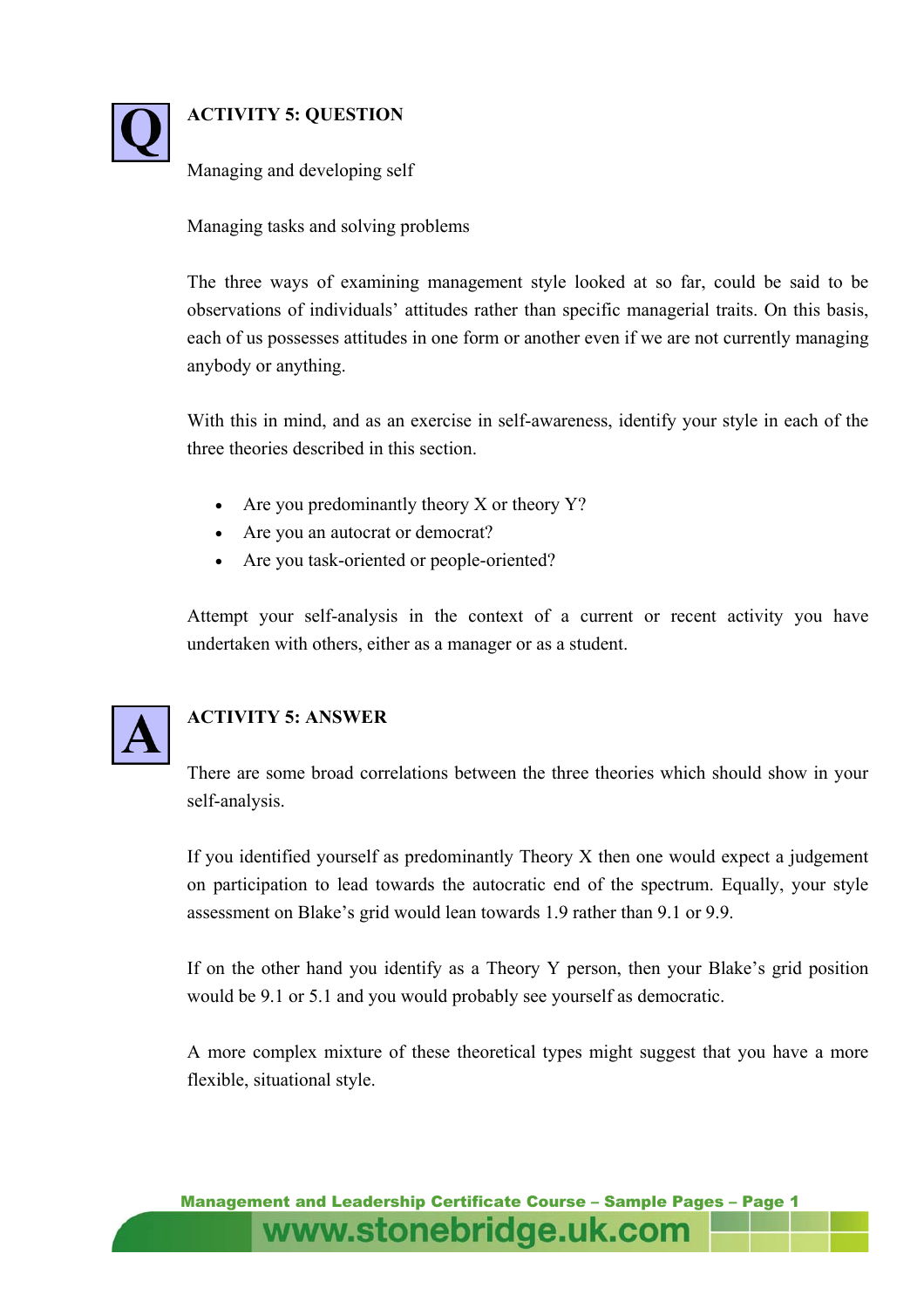The 3D management style is a Canadian theory of management behaviour and is based on similar principles to Blake's grid in that two key characteristics are task orientation and people orientation. Reddin, however added a third dimension of effectiveness, so that each predominant task/relationship mix also has an alternative in less or more effective behaviour. This is an interesting nuance since all the other style theories mentioned so far do not make any reference to effectiveness, only to broad behaviour.

| People | Missionary      | Compromiser |             |
|--------|-----------------|-------------|-------------|
|        | <b>Deserter</b> | Autocrat    |             |
|        |                 |             | <b>Task</b> |

*Figure 1.4: Reddin's grid -- the less effective matrix* 

In the less effective matrix shown in Figure 1.4, the four styles are: deserter, missionary, autocrat and compromiser.

## **1. Deserter**

These managers often display lack of interest in both task and relationships with people, and are ineffective not only because of their lack of interest but also because of their effect on morale. They may not only desert, but may also hinder the performance of others by withholding information.

#### **2. Missionary**

The missionary managers put harmony and relationships as an overriding priority to such an extent that in order to ensure that they feel good about themselves, and in an attempt to make others feel good about them, they are prepared to risk ignoring the task.

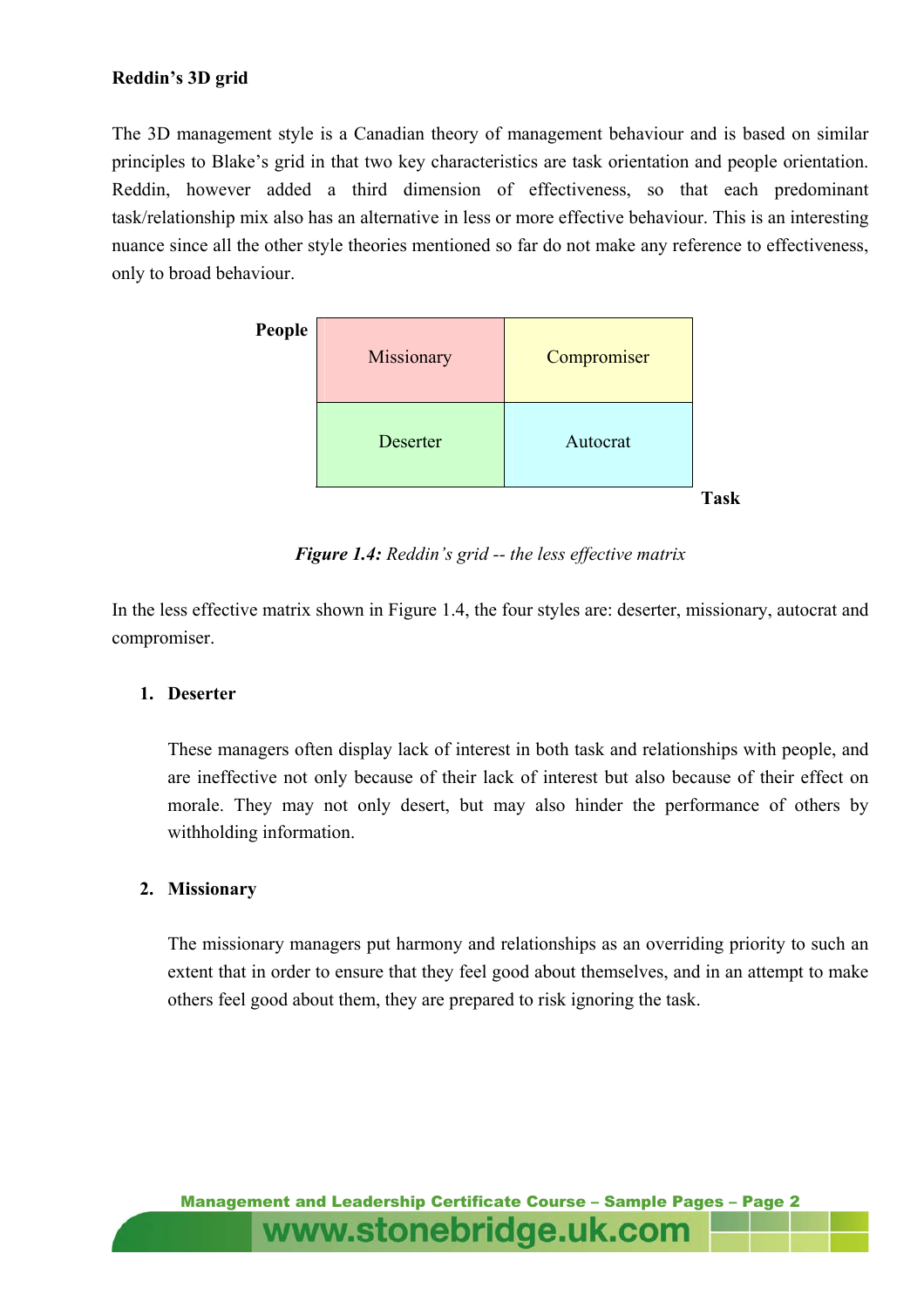#### **3. Autocrat**

This type of manager sees the task as the overriding priority; they are almost totally unconcerned about people and relationships. They have no confidence in others; people dislike them, and so are only motivated by the autocrats when direct pressure is applied to them.

### **4. Compromiser**

While having a concern for both task and people, these managers find it difficult to make decisions. They are usually influenced by the most recent or heaviest pressure, and tend to compromise rather than find the optimum answer.

These four management styles have some similarities to those which may be derived from the Blake's grid theory:

- Deserter: 1.1
- Missionary: 5.1
- Autocrat: 1.9
- Compromiser : 5.5

| People | Developer         | Executive           |             |
|--------|-------------------|---------------------|-------------|
|        | <b>Bureaucrat</b> | Benevolent autocrat |             |
|        |                   |                     | <b>Task</b> |

*Figure 1.5: Reddin's grid -- the more effective matrix* 

In Reddin's more effective manager styles (Figure 1.5) we have four more descriptions: bureaucrat, developer, benevolent autocrat and executive.

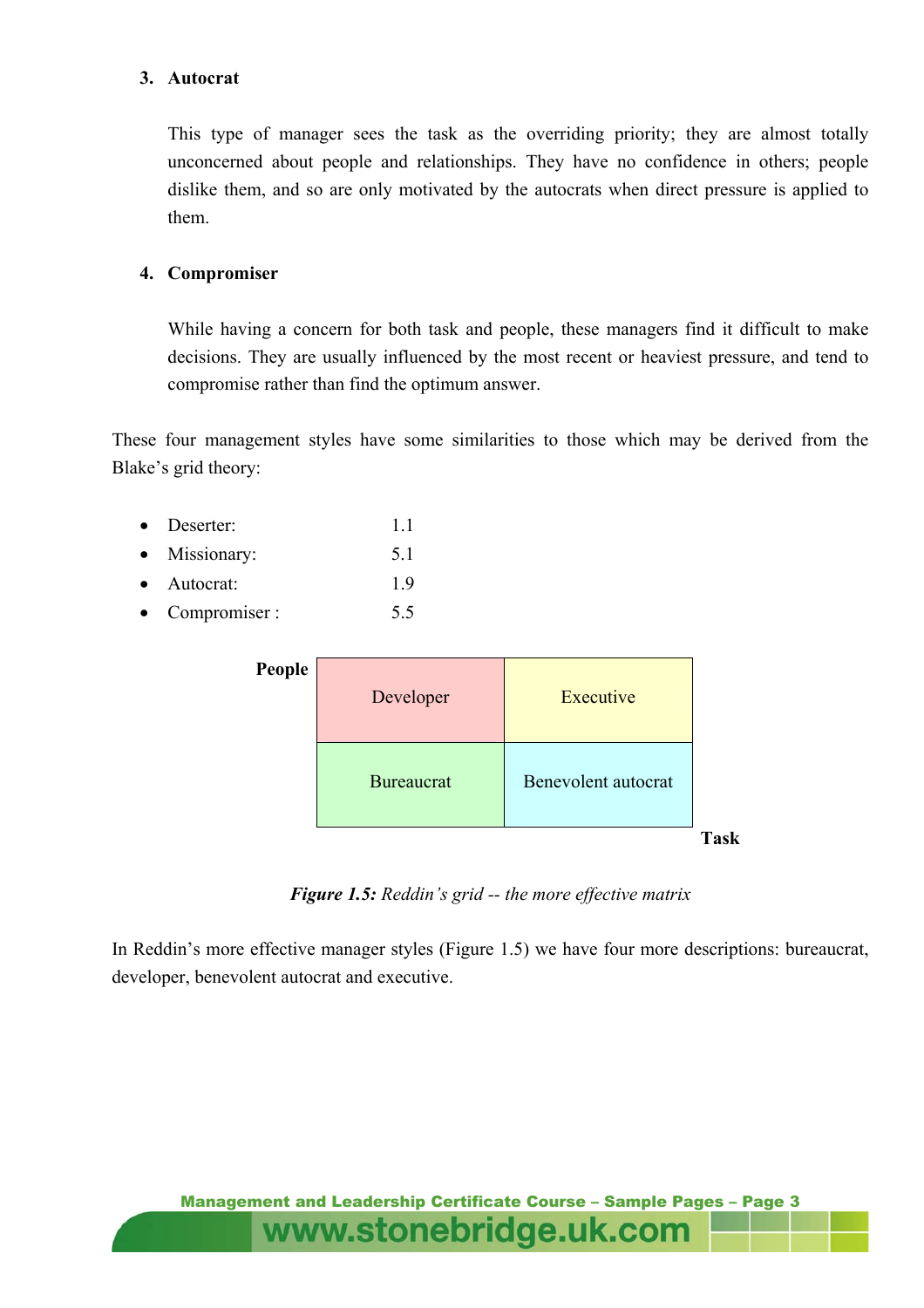### • **Bureaucrat**

These managers are more effective than deserters in that they at least follow rules and procedures (though often to minimum effect), while at the same time giving little attention to people or task. They follow regulations, appear to be involved and try not to let it affect morale.

## • **Developer**

These managers can be seen as the facilitators and empowerers since they see their role primarily to develop the skills of others and to provide a workplace environment which ensures motivation and job satisfaction. While these managers are usually very effective through other people, occasionally their focus on relationship issues may temporarily lead them to avoid dealing with important tasks.

#### • **Benevolent autocrat**

These managers are fairly common in that they strive to achieve the tasks before them while appearing to be concerned about people. Their people concern however, is often a more manipulative one rather than reflecting a genuine participative approach. They have a basic implicit trust in their own ability to resolve matters.

#### • **Executive**

This style is the one which embodies the maximum attention to both task and people as they see their role as maximising the effort of others in relationship to the short- and long-term tasks. They set high standards but equally recognise that people are different and have different expectations. Their commitment to both task and people is evident to all and they are therefore powerful motivators.

Finally, Reddin links the less effective and more effective styles in his 3D grid in terms of task orientation (x), relationship orientation (y) and effectiveness (z).